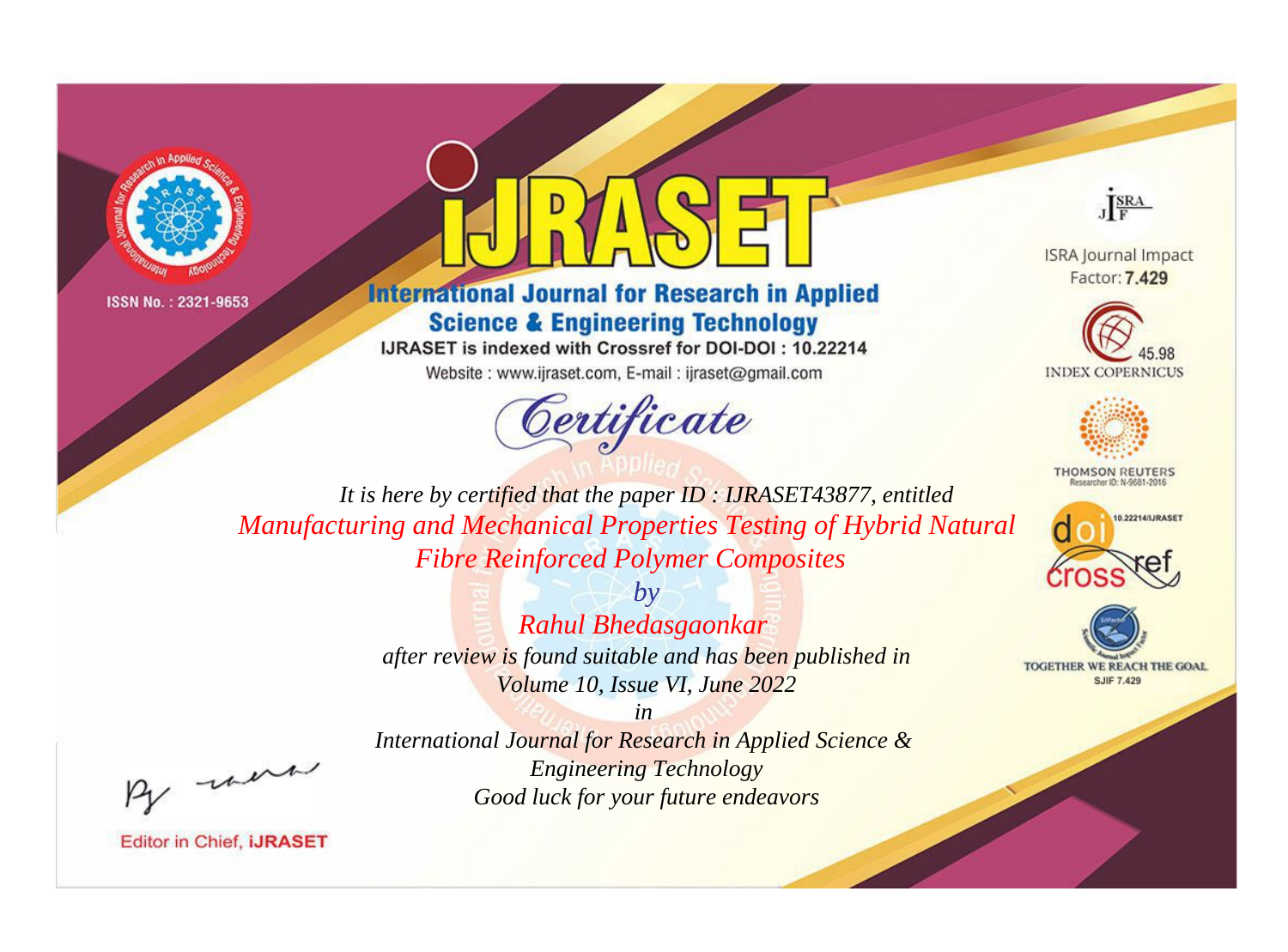



**International Journal for Research in Applied Science & Engineering Technology** 

IJRASET is indexed with Crossref for DOI-DOI: 10.22214

Website: www.ijraset.com, E-mail: ijraset@gmail.com





**ISRA Journal Impact** Factor: 7.429





**THOMSON REUTERS** 



TOGETHER WE REACH THE GOAL **SJIF 7.429** 

*It is here by certified that the paper ID : IJRASET43877, entitled Manufacturing and Mechanical Properties Testing of Hybrid Natural Fibre Reinforced Polymer Composites*

> *by Sunil Jamadade after review is found suitable and has been published in Volume 10, Issue VI, June 2022*

, were

*International Journal for Research in Applied Science & Engineering Technology Good luck for your future endeavors*

*in*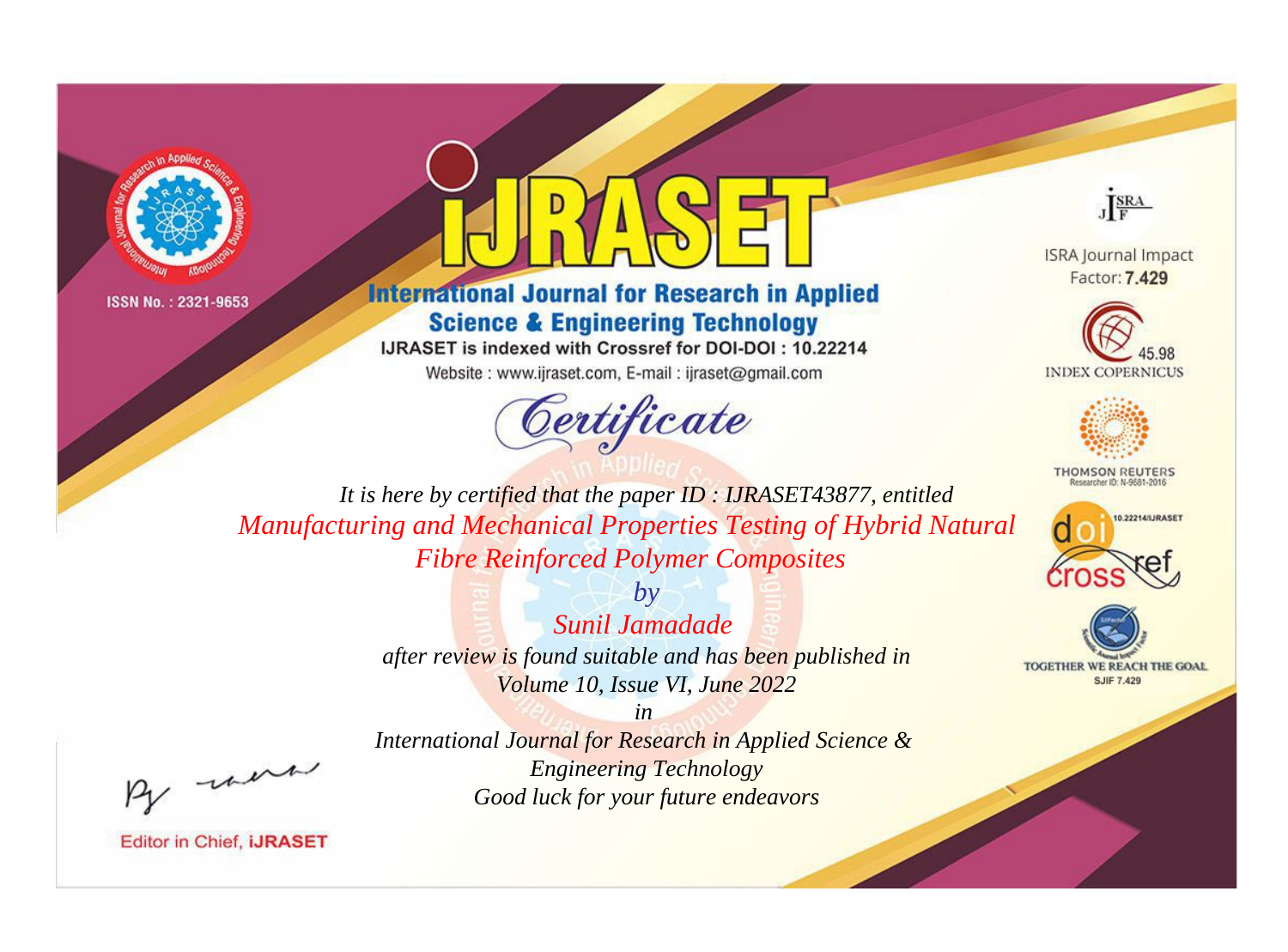



**International Journal for Research in Applied Science & Engineering Technology** 

IJRASET is indexed with Crossref for DOI-DOI: 10.22214

Website: www.ijraset.com, E-mail: ijraset@gmail.com



JERA

**ISRA Journal Impact** Factor: 7.429





**THOMSON REUTERS** 



TOGETHER WE REACH THE GOAL **SJIF 7.429** 

It is here by certified that the paper ID: IJRASET43877, entitled Manufacturing and Mechanical Properties Testing of Hybrid Natural **Fibre Reinforced Polymer Composites** 

> $b\nu$ **Pratik Bhole** after review is found suitable and has been published in Volume 10, Issue VI, June 2022

> > $in$

International Journal for Research in Applied Science & **Engineering Technology** Good luck for your future endeavors

were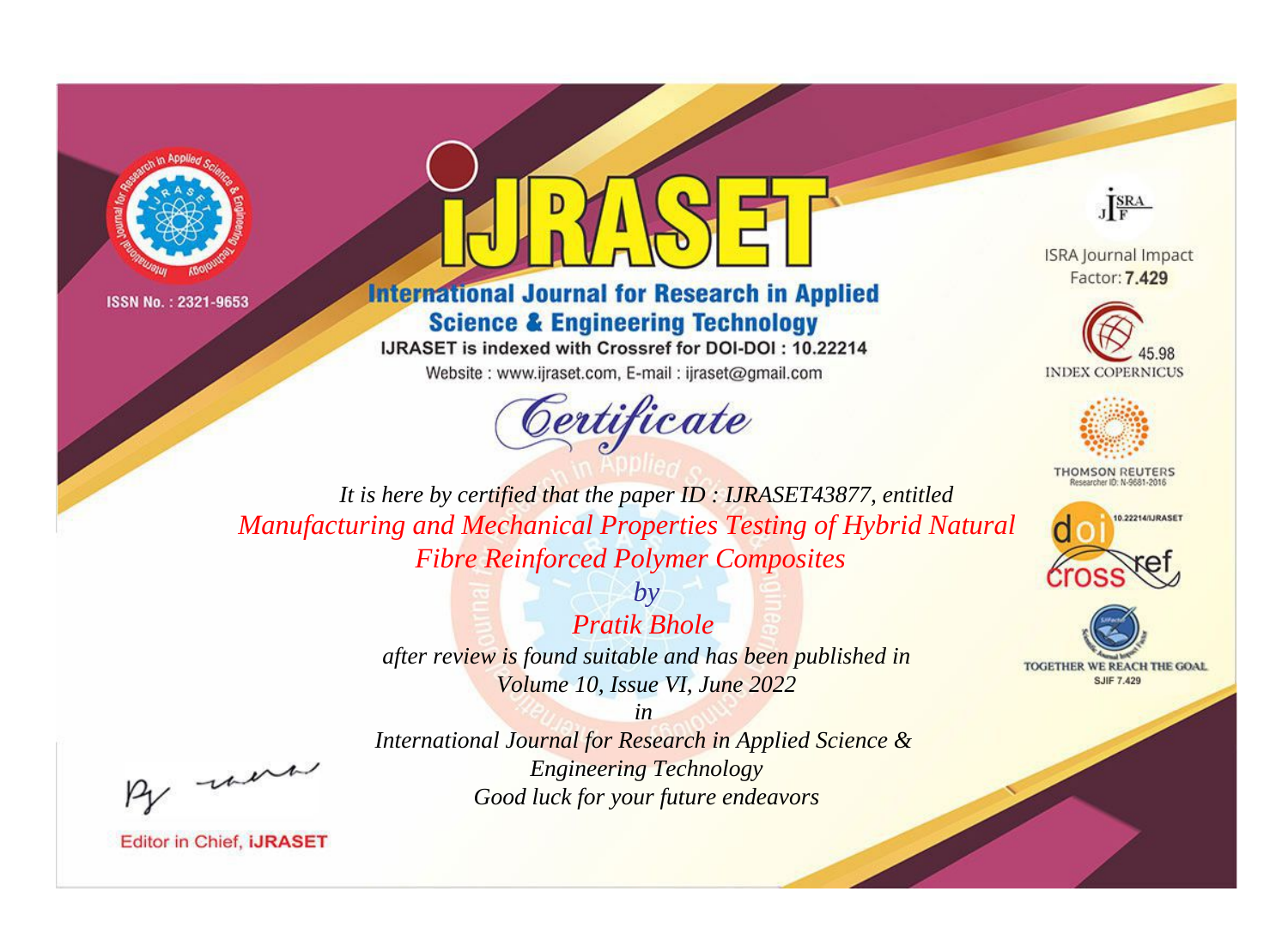



**International Journal for Research in Applied Science & Engineering Technology** 

IJRASET is indexed with Crossref for DOI-DOI: 10.22214

Website: www.ijraset.com, E-mail: ijraset@gmail.com



JERA

**ISRA Journal Impact** Factor: 7.429





**THOMSON REUTERS** 



TOGETHER WE REACH THE GOAL **SJIF 7.429** 

It is here by certified that the paper ID: IJRASET43877, entitled Manufacturing and Mechanical Properties Testing of Hybrid Natural **Fibre Reinforced Polymer Composites** 

> $b\nu$ **Aniket Narake** after review is found suitable and has been published in Volume 10, Issue VI, June 2022

were

International Journal for Research in Applied Science & **Engineering Technology** Good luck for your future endeavors

 $in$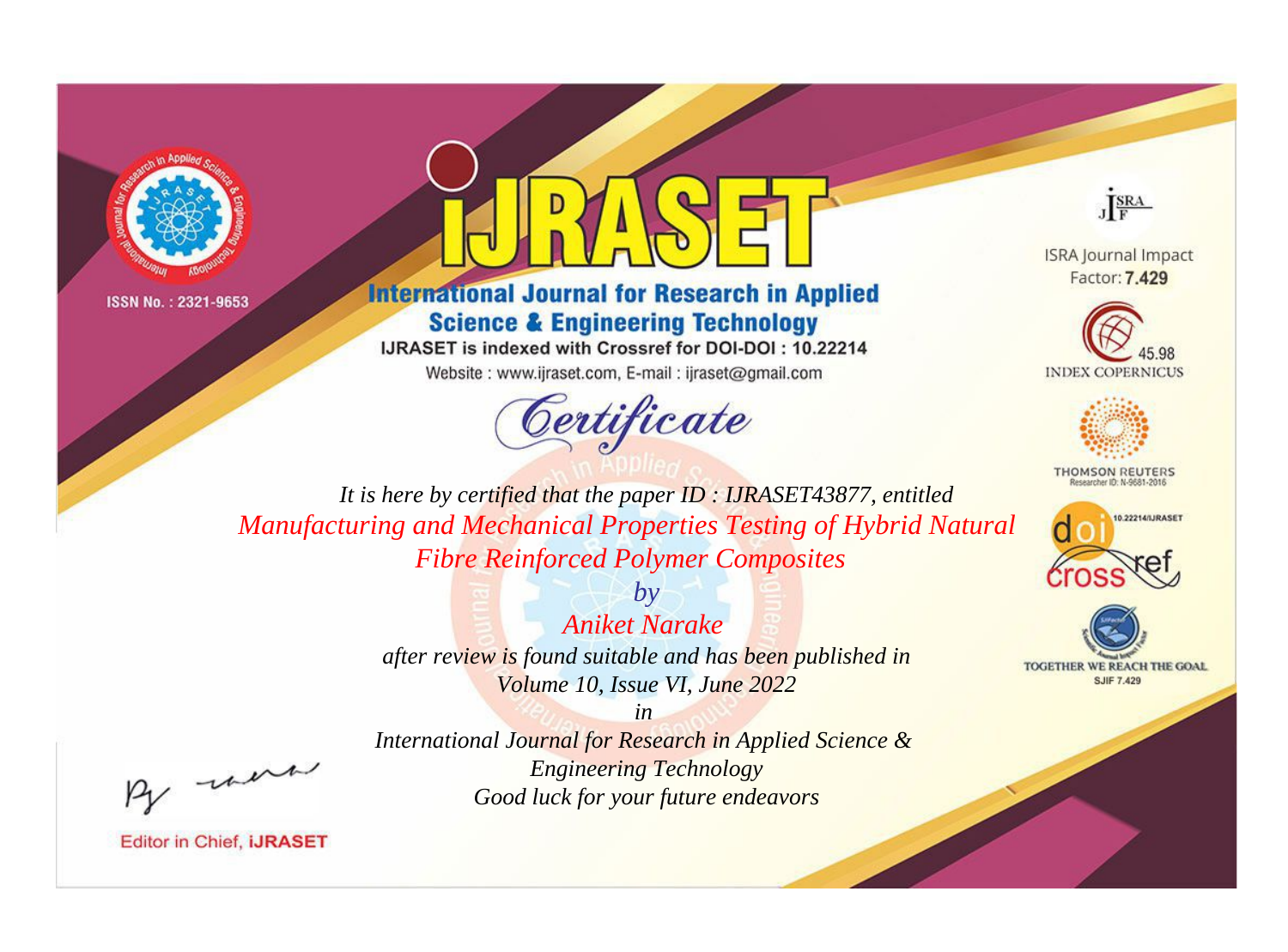



**International Journal for Research in Applied Science & Engineering Technology** 

IJRASET is indexed with Crossref for DOI-DOI: 10.22214

Website: www.ijraset.com, E-mail: ijraset@gmail.com





**ISRA Journal Impact** Factor: 7.429





**THOMSON REUTERS** 



TOGETHER WE REACH THE GOAL **SJIF 7.429** 

*It is here by certified that the paper ID : IJRASET43877, entitled Manufacturing and Mechanical Properties Testing of Hybrid Natural Fibre Reinforced Polymer Composites*

> *by Akash Jadhav after review is found suitable and has been published in Volume 10, Issue VI, June 2022*

, were

*International Journal for Research in Applied Science & Engineering Technology Good luck for your future endeavors*

*in*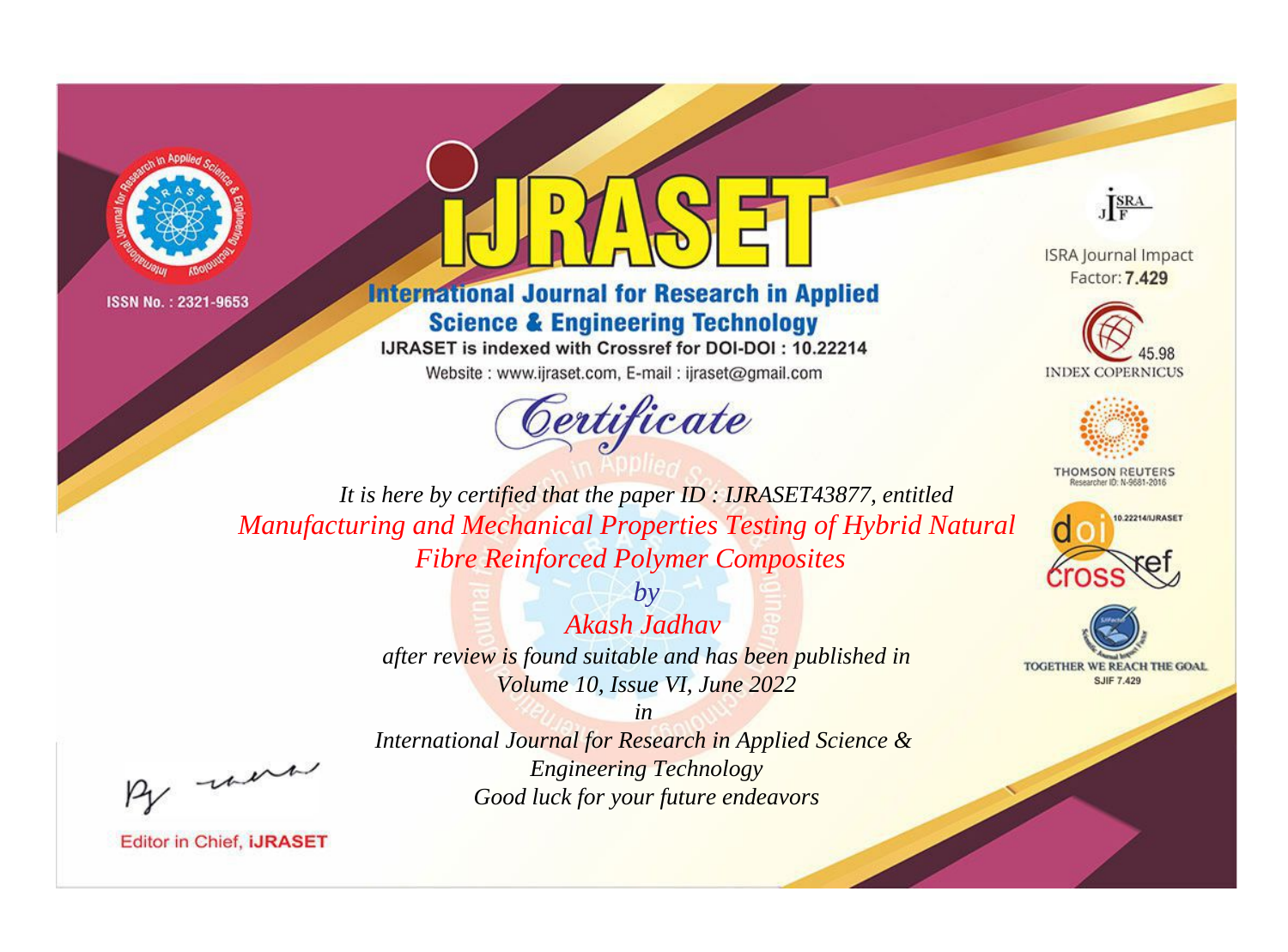



**International Journal for Research in Applied Science & Engineering Technology** 

IJRASET is indexed with Crossref for DOI-DOI: 10.22214

Website: www.ijraset.com, E-mail: ijraset@gmail.com



JERA

**ISRA Journal Impact** Factor: 7.429





**THOMSON REUTERS** 



TOGETHER WE REACH THE GOAL **SJIF 7.429** 

It is here by certified that the paper ID: IJRASET43877, entitled Manufacturing and Mechanical Properties Testing of Hybrid Natural **Fibre Reinforced Polymer Composites** 

> $b\nu$ **Aditya Humbare** after review is found suitable and has been published in Volume 10, Issue VI, June 2022

were

International Journal for Research in Applied Science & **Engineering Technology** Good luck for your future endeavors

 $in$